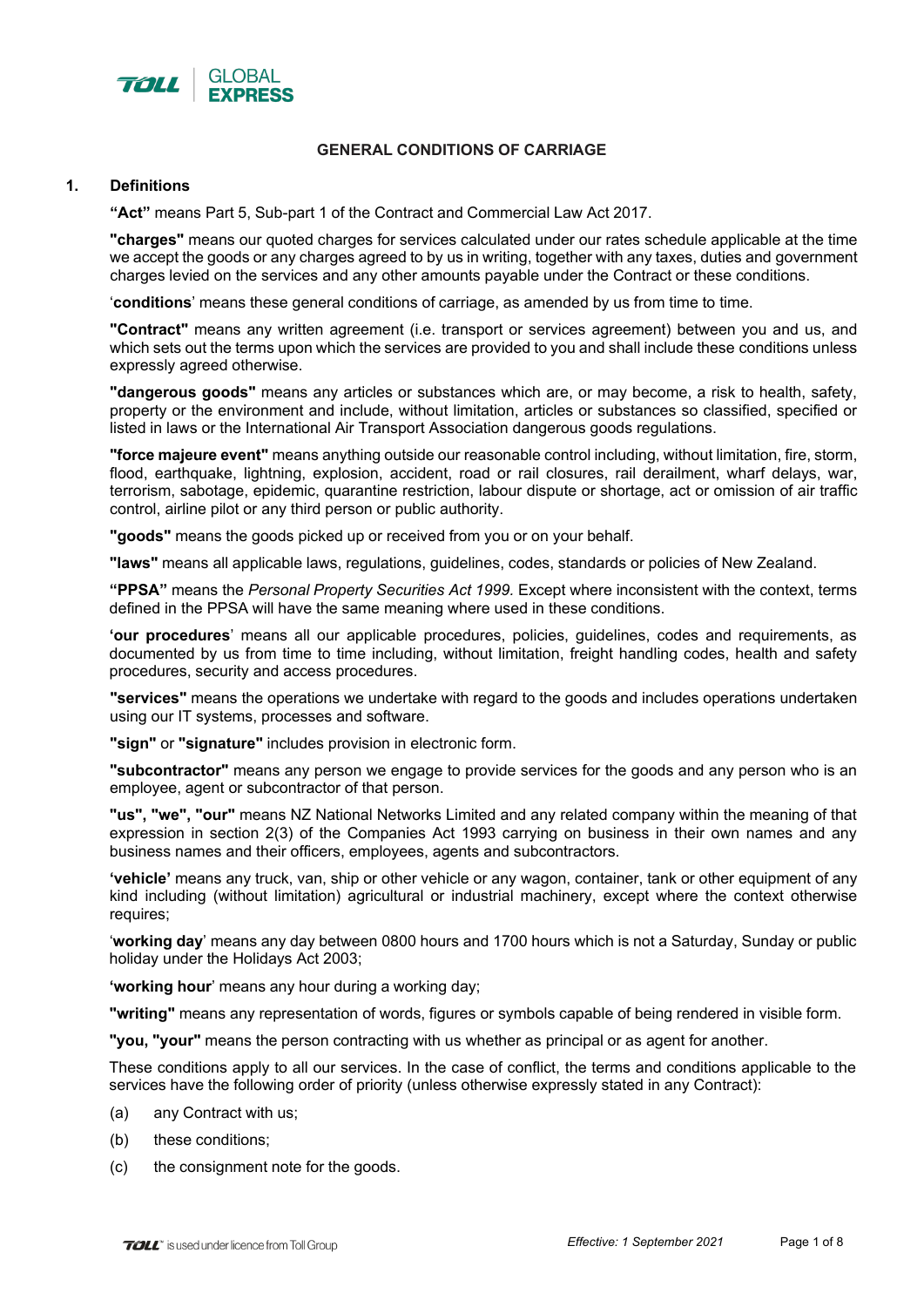

# **2. Contract and Commercial Law Act 2017**

The Act applies to most of our services. Some provisions of the Act are mandatory but others are not. Where they are mandatory, these conditions reflect what they say and are intended to have the same effect even if different words are used. Where the Act's provisions are not mandatory and these conditions say something different to what is in the Act, we have intentionally modified the provisions of the Act and these conditions should be read accordingly.

We may not have included information about every mandatory aspect of the Act but those will still apply even if we have not done so.

## **3. What you need to know about us and our services**

- 3.1 We may refuse to provide services to any person or refuse to accept any goods for any reason, without explanation.
- 3.2 We rely on the details supplied to us but we do not admit their accuracy or completeness and our signature is only an acknowledgement for the number of items picked up or received by us.
- 3.3 Our services commence when we receive the goods. At that time we earn our charges and become entitled to payment in full. In making payment to us you must not make any deduction for any reason. If you have a claim against us, that must be dealt with as an entirely separate issue.
- 3.4 We will not exchange any pallets and you must not transfer any pallet to our pallet accounts unless we agree in writing and there is a pallet agreement in place between us. Any pallet exchange will be subject to the terms of our standard pallet agreement which is available upon request.
- 3.5 We will not collect any cash on delivery unless we agree in writing.
- 3.6 We will have delivered the goods if at the delivery address we obtain an acknowledgement of delivery, or if we have delivered the goods in accordance with the requirements of our Contract with you, or if the receiver collects them from us.
- 3.7 If we have contracted on the basis that payment of our charges must be made in full prior to delivery and such payment has not been received, we will advise the person who is to pay our charges that we are ready to effect delivery and clause 3.9 will apply.
- 3.8 If the goods are to be collected from us, we will have delivered the goods when they are collected. If the goods have not been collected by the end of the fifth business day after we notify the receiver that the goods are available for collection, clause 3.9 will apply.
- 3.9 Where goods have not been collected or delivered (as the case may be) we may at your risk and expense leave the goods at the delivery address if you so authorise us, store the goods or return them to the sender (each of which constitutes delivery). Where clause 3.7 applies, payment in full must be made before we will relinquish possession of the goods.
- 3.10 We can:
	- (a) deviate from any usual route or method of transport to provide the services;
	- (b) subcontract the whole or any part of our services;
	- (c) do anything that we consider to be appropriate including selling, disposing of or destroying goods if the goods appear to be deteriorating and are likely to become offensive; or if they are in or are about to enter a dangerous state and such action is necessary to avoid the threat of harm to persons or property.
	- (d) open and inspect the goods at any time without notice to you to determine their nature, condition, ownership or destination;
	- (e) carry, store, handle, remove, assemble, erect, pack, unpack, load, unload or consolidate the goods with others;
	- (f) lease, hire or enter into any agreement for, or use, any aircraft, ship, container, pallet or rail wagon to provide the services; and
	- (g) complete any documents required to comply with any laws.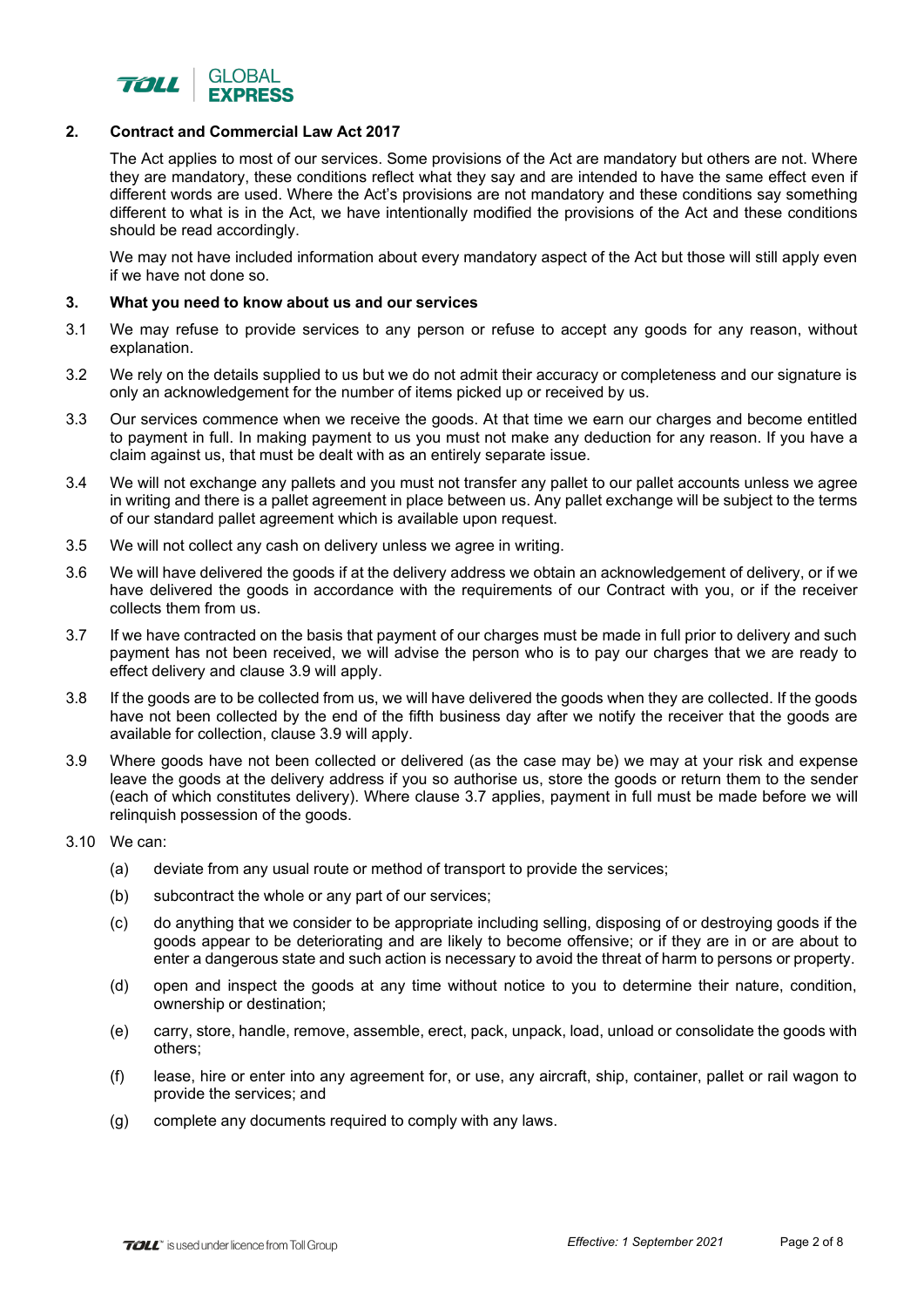

- 3.11 Without limiting clause 3.10(d) of these conditions, where you load the goods, we may charge for reloading, adjusting and additional carriage at our charges or else refuse to carry the goods if the load exceeds the weight or measurement specified on the vehicle and if other applicable terms and conditions or our procedures regarding loading have not been adhered to, or if we consider the load to be unevenly distributed or otherwise unsafe.
- 3.12 We may in our sole discretion re-weigh and re-measure any goods we receive. Should any goods be underdeclared in weight or volume by you, we reserve the right to reweigh or remeasure the goods and charge the correct charges and an additional administration surcharge may apply.
- 3.13 All packaging, pallets and other such items in which the goods are packed or stored are deemed to form part of the goods for the purposes of assessing the weight and measurement of the goods and calculating the charges payable by you.
- 3.14 We may store your goods and charge you our applicable charges for unloading, storage, detention and any other services if:
	- (a) we are unable (due to circumstances beyond our control) to deliver the goods in terms of the Contract; or
	- (b) you have not collected the goods within 24 hours of the time at which we notify you that the goods are available for collection; or
	- (c) you have not made payment (where prior payment is required) or accepted delivery of the goods within 24 hours of the time at which we notify you that the goods are available for delivery.
- 3.15 Where we store goods on your behalf, whether by agreement or under clause 3.14:
	- (a) you must collect the goods within 24 hours of receiving notice from us to collect them;
	- (b) the goods are stored at your own risk and expense in all respects. To the maximum extent allowed by law all responsibility or liability expressly or impliedly imposed on us in respect of such storage is excluded (including liability for negligence) and in particular we shall have no liability to you as a bailee of the goods whether in contract or in tort or otherwise; and
	- (c) you must indemnify us against any loss or damage we suffer as a direct or indirect result of the storage.
- 3.16 If we store the goods:
	- (a) we can require you to remove them if you don't pay the charges when due;
	- (b) we don't have to make them available until all charges have been paid and you sign, or a person authorised in writing by you signs, a receipt for them; and
	- (c) we can return them to your last known address at your cost if you don't remove them when we require or we give you notice to remove them.
- 3.17 We may charge detention charges on any vehicle that is not loaded or unloaded by you within 24 hours of:
	- (a) the vehicle being delivered to you; or
	- (b) us notifying you that the vehicle is available for collection or delivery of the goods.
- 3.18 Dangerous goods are carried subject to the following:
	- (a) you must supply us with any declaration or other documentation required by us or by law in relation to dangerous goods; and
	- (b) dangerous goods must be packed, labelled and loaded in accordance with all laws and regulations applicable to the carriage of dangerous goods, and in accordance with any procedures, guidelines or code of practice specified by us.
- 3.19 Subject always to clause 7.4 of these conditions, Dangerous Goods, other than Class 1 explosives designated under the Hazardous Substances and New Organisms Act 1996, must be collected by you within 18 hours of being notified of their availability for collection. Explosives designated as Class 1 explosives under the Hazardous Substances and New Organisms Act 1996 must be collected by you within 1 hour of being notified of their availability for collection. Dangerous goods not so collected will be at your own risk and responsibility and you agree to indemnify us against any loss, damage, cost or expense that we incur during or as a result of any delay on your part. We may, at your risk and expense, dispose of any dangerous goods left on our premises.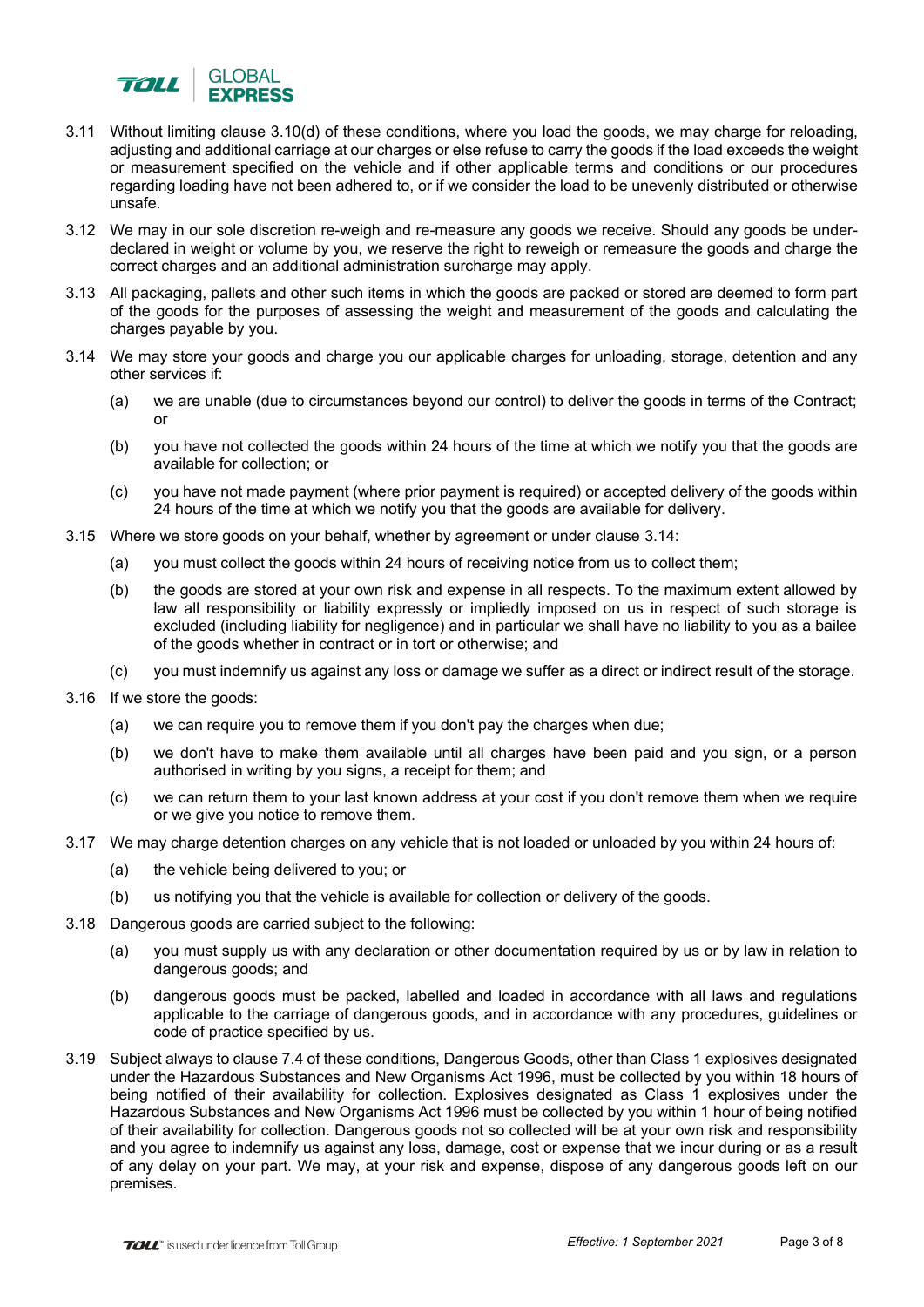

3.20 We contract as agent and trustee for our employees, agents and subcontractors so they also have the benefit of the Contract and these conditions (including any exclusions or limitations of liability we have) to the same extent as us and as if they were parties to it.

### **4. Your promises**

You promise us:

- (a) you are either the owner or the authorised agent of the owner of the goods and have authority to enter into the Contract;
- (b) you or your agent have fully and accurately described the goods and their value; and
- (c) you will comply with all laws; and
- (d) the goods are fit to be carried and stored in accordance with the Contract in the condition and packed in the manner in which they are tendered for the services.

#### **5. What you must do and not do**

- 5.1 You must, or cause your agent to:
	- (a) provide us with all necessary documentation for the services and fully, accurately and legibly complete the label on the goods and the sender and receiver panel on the front of the Contract or any of our, or your, documentation;
	- (b) give us an appropriate declaration about any dangerous goods and notify us if the goods require special handling;
	- (c) if you are not the receiver, make the goods conform to the receiver's requirements;
	- (d) comply with all our applicable procedures and ensure that the goods comply with all our applicable procedures;
	- (e) if our services include storage or holding of goods:
		- (1) give us at least 24 hours' notice if you intend to collect them or have them collected or redelivered; and
		- (2) remove the goods within 24 hours if we give you notice to remove them; and
	- (f) if requested by us, do all things and execute all documents necessary or that we require to give full effect to the Contract and the transactions contemplated by it.
- 5.2 You indemnify us against any cost or liability we incur, pay or have to pay in dealing with any claim against us for loss or damage to property or illness, injury or death, to the extent caused:
	- (a) by the goods or your breach of the Contract or these conditions;
	- (b) because one of your promises is incorrect; or
	- (c) by a negligent or unlawful act or omission or wilful misconduct of you, the sender or the receiver or any person acting for you, the sender or the receiver,

and there is no need for us to suffer loss or damage before enforcing this right of indemnity.

5.3 If you use any of our equipment or property you must return it on request or immediately following its use, and it must be in the same condition as when you received it.

## **6. Our charges**

- 6.1 You will pay all charges owing to us in full and without set off or deduction at the time specified by us provided that if no timeframe is specified or otherwise has been agreed with us, payment will be due to us within 7 days of the date of invoice.
- 6.2 You must pay the charges if the person nominated to pay the charges doesn't do so.
- 6.3 You must also pay:
	- (a) an additional charge if there is any delay outside our control in loading or unloading greater than 30 minutes;
	- (b) our cost to comply with any laws or requirements of any market, harbour, dock, railway, airline, shipping, excise, customs or warehouse authority not included in our charges;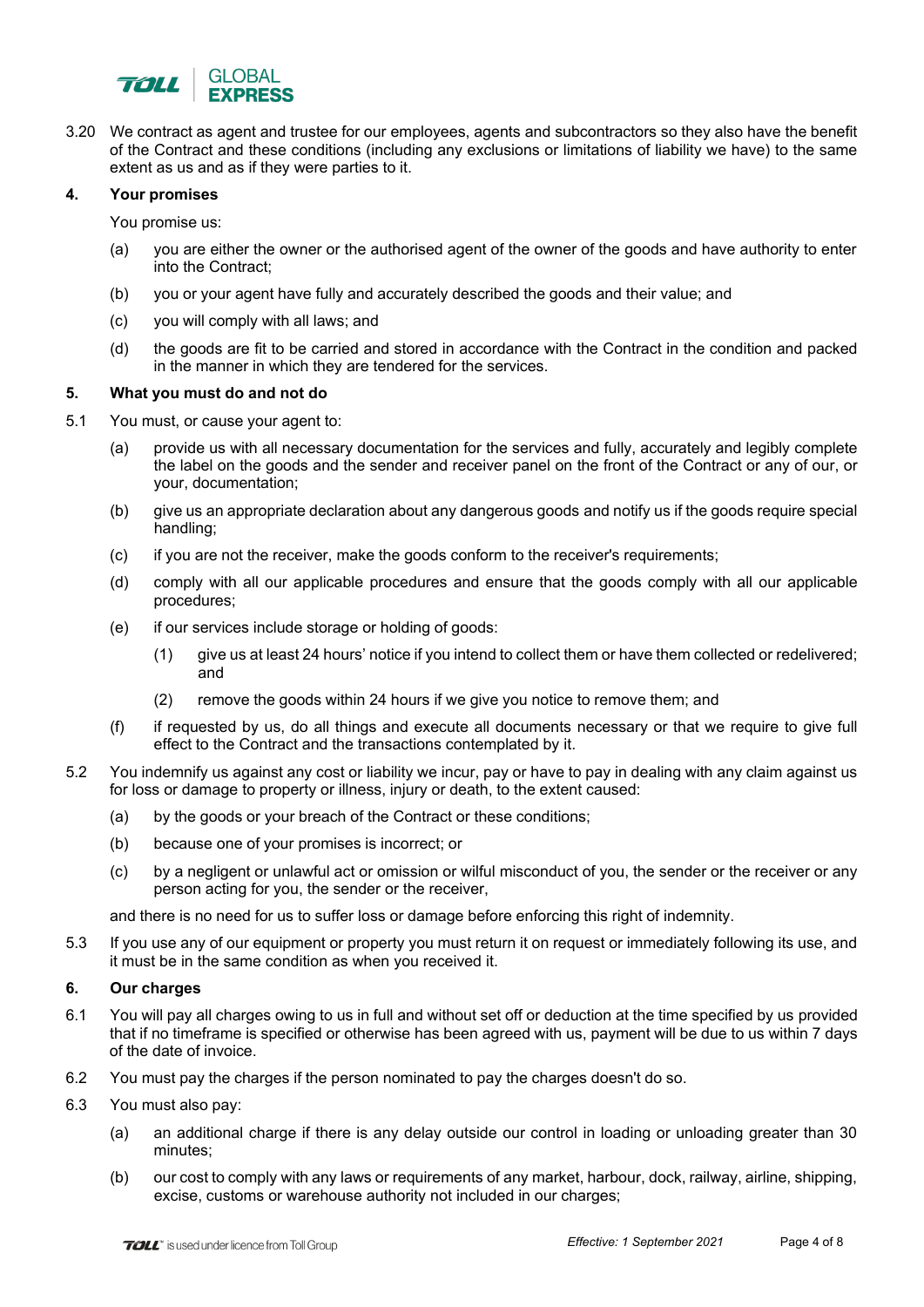

- (c) any excise, customs duty or applicable tax or similar charge (including any fine or penalty) imposed by government, or by any regional or other authority;
- (e) the cost of labour or machinery or both to load, unload, maintain or protect the goods; and
- (f) any other charges specified in these conditions or your Contract.
- 6.4 If you require paper invoices to be posted to you, an administration charge will apply. There is no charge for the provision of electronic invoices or statements to you.
- 6.5 If payment is not made in accordance with the terms of clause 6.1, we may in our sole discretion:
	- (a) charge default interest at the rate of 5% over our normal bank overdraft interest rate from time to time (whether or not our account is in overdraft at any material time), on any amount not paid by the due date, calculated from the due date of each invoice until the date we receive payment in full;
	- (b) charge you all costs incurred by us in the collection of any overdue amount from you including, without limitation, all legal costs on a solicitor/client basis and any collection agency charges incurred by us, up until the date of payment;
	- (c) withdraw or change any terms of credit in place with you; and
	- (d) suspend or refuse to deliver any further goods to you or perform any services for you until any default by you under these conditions has been remedied.
- 6.6 We may change our rates schedule or other agreed charges at any time with notice to you. We may at our sole discretion fix or impose any administration or special charges.
- 6.7 Our charges do not include goods and services tax unless expressly stated to do so. Goods and services tax is payable in addition to any applicable charges.
- 6.8 Any written quote which we give in respect of the services, will remain open for a period of 30 days. We will not be bound by quotes unless they are in writing.

### **7. Limitations and exclusions on our liability to you**

- 7.1 Where the goods are to be carried at limited carrier's risk, we will pay you the cost price of the lost or damaged goods to the maximum amount as provided in section 259 of the Act (which includes GST, where applicable) per unit of goods that are lost or damaged. The applicable unit of goods will be determined in accordance with the Act.
- 7.2 Where the goods are to be carried on owner's risk terms, we will pay no compensation if the goods are lost or damaged, unless we intentionally lose or damage them.
- 7.3 To the maximum extent permitted by law, we exclude all liability to you or any other person for, and you indemnify us against any claim by any person about, any loss, damage, misdelivery, delay, deterioration, contamination, our failure to deliver the goods or perform the services, and whether arising because of breach of contract, bailment, tort including negligence (including negligent advice), our wilful act or omission or breach of statutory duty.
- 7.4 Our express agreement is required for the carriage or storage of the following items, which must not be tendered to us for carriage or storage without a full declaration being made as to their nature and all matters relevant to their safe keeping and handling including, where dangerous goods are involved, the provision of all paperwork and information required by law: Documents, goods in prepaid wallets, satchels or envelopes, appliances with electrical components, computers, jewellery, works of art, pictures or picture frames, porcelain china, ceramic items, crystal, marble or enamel goods, goods for production, sale, import or export which are prohibited by laws, dangerous goods, glass (including bottles and their contents), windscreens, vehicle panels, vehicle parts and accessories, precious stones or metals, currency or negotiable instruments, produce, liquids, perishable goods, floor or wall tiles, fragile goods, regulated waste, cigarettes or goods under bond. Where we agree to carry any such goods, they will be carried only on owner's risk terms. You agree to indemnify us against any loss, liability, damage or expense that we may incur as a result of your breach of any of the provisions of this clause 7.4.
- 7.5 We will not pay for any loss of or damage to goods if it is caused by ordinary loss in weight or volume, shrinkage, ordinary leakage, ordinary wear and tear, insufficient and/or unsuitable packing or preparation, delay, inherent vice, a force majeure event, electrical or mechanical derangement or because you or your agent overloaded or incorrectly loaded the transport vehicle.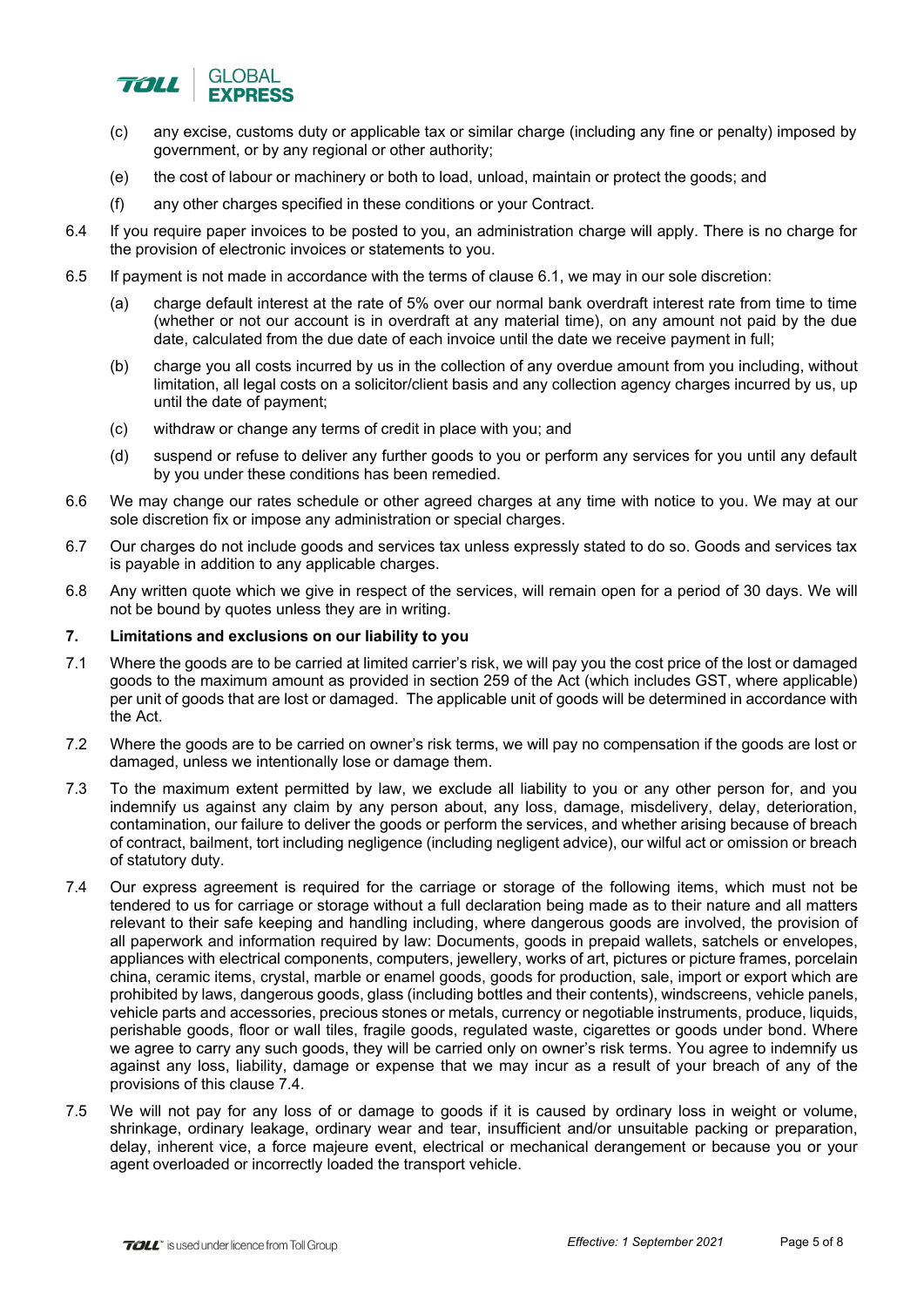

- 7.6 Where we provide any service to you other than the carriage of goods or an incidental service under the Act, including, without limitation, the provision of containers or the provision of storage facilities or storage services, our liability to you (whether in contract, tort – including negligence, or otherwise) for any loss or damage suffered or incurred by you during the provision of that service is limited to the amount charged by us for providing the service and is further limited by clauses 7.3, 7.4, 7.5 and 7.7.
- 7.7 To the maximum extent permitted by law, we exclude all liability to you or any other person for any loss of revenue, profit, production, use, business, anticipated savings or claims by you or your customer, or any indirect, economic, special or consequential loss or damage, even if we know they are possible or otherwise foreseeable.
- 7.8 We are not liable for errors or omissions in publications or schedules or for statements or representations made by our employees, agents or representatives as to any nature of our services.
- 7.9 Where you are using our service for business purposes you acknowledge that none of the rights or remedies provided under the Consumer Guarantees Act 1993 will apply. Furthermore, all other warranties and obligations on our part implied by statute, general law, international convention or custom are expressly excluded to the fullest extent permitted by law.

## **8. Force majeure**

If we cannot carry out an obligation under the Contract either in whole or in part because of a force majeure event, then our obligations under the Contract will be suspended for the duration of the event or waived to the extent applicable.

### **9. Lien**

9.1 We shall have a general and particular lien over all goods and documents relating to goods in which you have an interest, and which at any time and for any reason come into our possession or the possession of our agents or subcontractors, for all sums that are owed to us by you, whether or not overdue for payment and whether or not the goods in our possession are those to which the debt relates. The lien claimed by this clause is additional to and not in substitution for any other lien right that may be available to us at common law, and is not to be interpreted as abrogating our common law rights in any way. We reserve the right to elect, where necessary, whether to rely on the lien rights conferred by this clause 9.1 or any rights available to us at common law.

## **10. Personal Property Securities Act 1999**

- 10.1 You grant to us a security interest ("Security Interest") in the goods and all other personal property of the Customer from time to time in our possession ("Property") as security for the payment of all amounts due or which become due on any account to us by you or any other person interested in the Property.
- 10.2 On or at any time after we become entitled to terminate the Contract (whether we have terminated or not):
	- (a) the Security Interest will become immediately enforceable;
	- (b) all amounts then due and unpaid to us by you will, without notice (where the law permits), become immediately due and payable and you will immediately pay such amounts; and/or
	- (c) we may enforce the Security Interest by exercising rights which are exercisable after the Security Interest becomes enforceable.
- 10.3 After the Security Interest becomes enforceable, we (in addition to any powers granted at law or otherwise), to the maximum extent permitted by law, have the power to do anything in respect of the Property that you could do. Without limitation to those powers, we may store the Property (at your risk and expense), open any package and sell all or any of the Property as we think fit (including on a deferred payment or vendor finance basis).
- 10.4 You undertake that you will not change your name without notifying us in writing of the proposed name change and the new name at least seven days before the change takes effect.
- 10.5 The rights conferred on us as a charge holder by law are in addition to the rights conferred by the Contract and, to the extent permitted by law, may be exercised by us.
- 10.6 You waive your rights to receive a copy of any verification statement in relation to the Security Interest and agree, to the extent permitted by law, that as between you and us:
	- (a) sections 114(1)(a), 133 and 134 of the PPSA will not apply;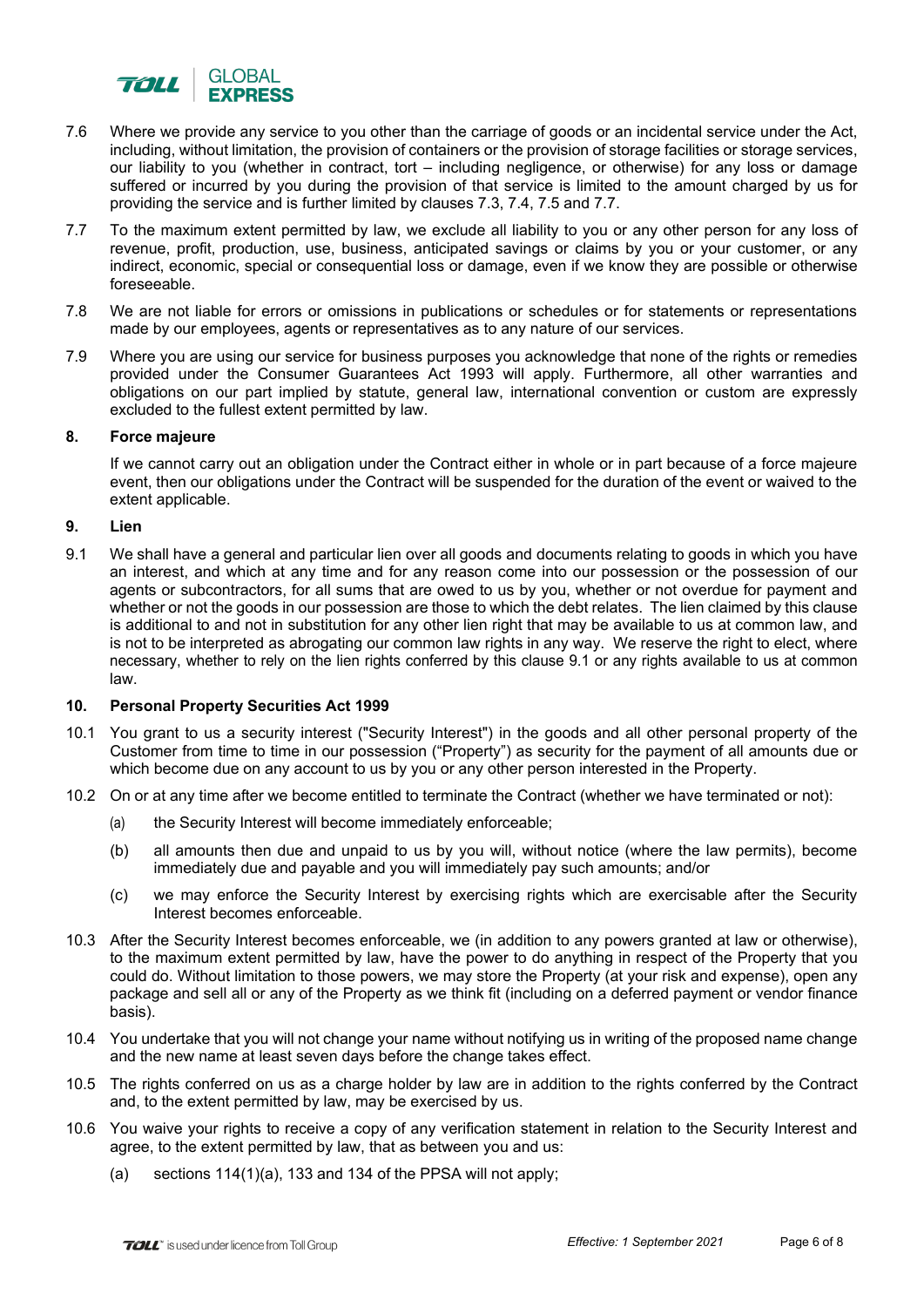

- (b) you will have none of the rights referred to in sections 116, 120(2), 121, 125, 129 and 131 of the PPSA; and
- (c) where we have rights in addition to, or existing separately from, those in Part 9 of the PPSA, those rights will continue to apply and, in particular, will not be limited by section 109 of the PPSA.
- 10.7 You will, whenever requested by us and at your cost, do or cause to be done anything for more satisfactorily protecting the Property and Security Interest and priorities provided for in this agreement and/or for assisting in the execution or exercise by us of any right.

# **11. Claims**

- 11.1 Our Claims Procedure will apply to all claims. A copy is available on request or on our website.
- 11.2 If goods are damaged at the time of delivery, the receiver must note this damage on the driver's scanner/delivery manifest/POD. The customer must also give written notice to our Claim Administrator in accordance with clause 11.4.
- 11.3 Where goods are not delivered ("loss"), you must give written notice to our Claim Administrator in accordance with section 11.4.
- 11.4 Where there is damage to the goods identified at the time of delivery or loss of the goods, you must give written notification (which includes by email) of the loss of or damage to the goods and your intention to make a claim to our Claim Administrator, within seven days of the date of delivery or the date when they should have been delivered, whichever comes first.

The written notice must provide reasonable particulars of the consignment, the relevant goods and the nature of the loss of or damage to the goods.

- 11.5 Where concealed damage to the goods is not apparent at the time of delivery (no visible external damage) but discovered by you within 48 hours of delivery (the maximum permitted time for inspection), you must give written notice (which includes by email) of the concealed damage to the goods and your intention to make a claim to our Claim Administrator within the 48 hours of the date of delivery.
- 11.6 In any case where written notification of the loss of or damage to the goods from you is not given within the specified time detailed in sections 11.4 or 11.5, we shall have no liability in respect of such loss or damage and no action may be brought by you against us in respect of this loss of or damage to the goods.
- 11.7 To assess and validate a claim, we may elect to appoint an assessor to inspect the damaged goods. The receiver or owner of the goods must permit the assessor to carry out such an inspection. Subject to the duty to mitigate the loss referred to below, wherever practical the damaged goods and the packaging must be retained until we have assessed the claim.
- 11.8 You have a duty to mitigate your loss by taking such steps by way of sale, repair, dumping or otherwise as is appropriate to the nature of the goods. Where we accept legal liability for a claim, no payment will be made until the loss has been mitigated and the final claim value (after deduction of salvage, where obtained) has been calculated correctly. At our sole discretion, we may elect to mitigate your loss for you by way of sale, repair, dumping or otherwise as is appropriate to the nature of the goods and you grant us full authorisation to recover the goods and action as appropriate. Where we elect to mitigate your loss under this clause, we will pay the full value of the claim to you and retain any value associated with the mitigation steps we take.
- 11.9 Following notification of the loss or damage of goods in accordance with this clause, you must lodge with us, claim documents detailing the loss or damage of goods, and the final claim value, within 30 days of the date of delivery of the goods or the date when they should have been delivered, as the case may be. In any case where the claim documents are not provided to us within the specified time, we shall have no liability in respect of such loss or damage and no action may be brought against us in respect of the same.
- 11.10 Any action against us in respect of a claim for loss or damage of goods will be absolutely barred unless you have complied with the requirements of our Claims Procedure and proceedings are brought and served on us within six months from the date when the goods were delivered or should have been delivered, as the case may be.
- 11.11 The provisions of Sections 273, 274, 278 and 281 of the Act shall not apply.
- 11.12 We will not consent to any applications to the court for an extension of the time limits under clause 11.4, 11.5 and 11.9; and we contract out of the provisions of the Act that in some circumstances allow such extensions to be given.